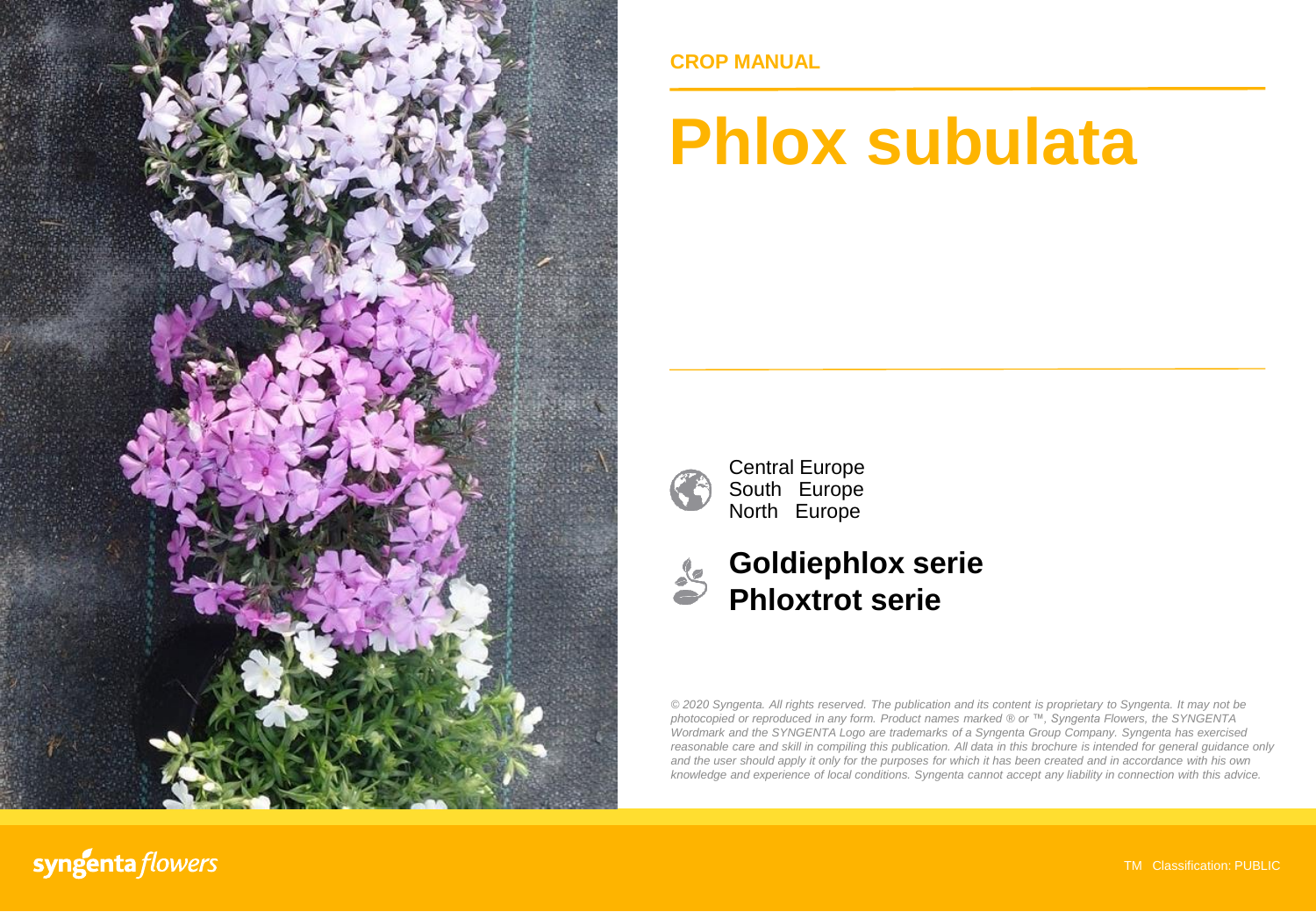# Finished Plant **Phlox subulata**

| <b>Series</b>        |    | <b>Type</b> |    |                                        |                      |       | Leaf colour |             |  | Pot size     |  | $\leftrightarrow$ |                |  |                | Plants/pot     |                         |                |   |  | <b>Potting week</b> |               |    |                           | <b>Flowering weeks</b>     |                |             |                                   |  |  |         |
|----------------------|----|-------------|----|----------------------------------------|----------------------|-------|-------------|-------------|--|--------------|--|-------------------|----------------|--|----------------|----------------|-------------------------|----------------|---|--|---------------------|---------------|----|---------------------------|----------------------------|----------------|-------------|-----------------------------------|--|--|---------|
| Goldiephlox          |    | cuttings    |    |                                        | green                |       |             | 10 $-15$ cm |  |              |  |                   |                |  |                | 24-32          |                         |                |   |  | April - May         |               |    |                           |                            |                |             |                                   |  |  |         |
| Phloxtrot            |    | cuttings    |    |                                        |                      | green |             |             |  | $10 - 15$ cm |  |                   |                |  |                |                |                         |                |   |  | 24-32               |               |    |                           | April - May                |                |             |                                   |  |  |         |
| <b>Calendar Week</b> | 23 | 25          | 27 |                                        | 29 31 33 35 37 39 41 |       |             |             |  |              |  |                   | 43 45 47 49 51 |  | $\overline{1}$ | $\mathbf{3}$   | 5                       | $\overline{7}$ | 9 |  |                     |               |    |                           | 11 13 15 17 19 21 23 25 27 |                |             |                                   |  |  |         |
| Goldiephlox          |    | P           |    |                                        |                      |       |             |             |  |              |  |                   |                |  | S              |                |                         |                |   |  |                     |               |    | $F \parallel F \parallel$ | F                          |                |             |                                   |  |  | Outside |
|                      |    |             |    |                                        | P                    |       |             |             |  |              |  |                   |                |  |                | S              | $\mathsf{S}$            |                |   |  |                     |               |    |                           | F.                         |                | $F$ $F$     |                                   |  |  | Inside  |
|                      |    |             | P  |                                        |                      |       |             |             |  |              |  |                   |                |  |                |                | $\mathsf S$             |                |   |  | $\mathsf F$         | F.            | F. | $\mathsf F$               |                            |                |             |                                   |  |  |         |
|                      |    |             |    |                                        |                      | P     |             |             |  |              |  |                   |                |  |                |                | S.                      | <b>S</b>       |   |  |                     |               | F. | F.                        | F.                         | $\mathsf F$    |             |                                   |  |  |         |
|                      |    |             |    |                                        |                      |       |             |             |  |              |  |                   |                |  |                |                |                         |                |   |  |                     |               |    |                           |                            |                |             |                                   |  |  |         |
| <b>Calendar Week</b> | 23 | 25          |    | 27 29 31 33 35 37 39 41 43 45 47 49 51 |                      |       |             |             |  |              |  |                   |                |  | $\blacksquare$ | $3\phantom{a}$ | $\overline{\mathbf{5}}$ | $\overline{7}$ | 9 |  |                     |               |    |                           | 11 13 15 17 19 21 23 25 27 |                |             |                                   |  |  |         |
|                      |    | $\mathsf P$ |    |                                        |                      |       |             |             |  |              |  |                   |                |  |                | $\mathsf{S}$   |                         |                |   |  |                     |               |    |                           | $F \parallel F$            | F.             | -F          |                                   |  |  | Outside |
| Phloxtrot            |    |             |    |                                        | P                    |       |             |             |  |              |  |                   |                |  |                | S              | $\mathsf{s}$            |                |   |  |                     |               |    |                           | F.                         | $\mathbf{F}$ . |             | $\mathsf{F} \subseteq \mathsf{F}$ |  |  | Inside  |
|                      |    |             | P  |                                        |                      |       |             |             |  |              |  |                   |                |  |                |                | ${\sf S}$               |                |   |  |                     | $\mathsf F$ . | Æ  | $\mathsf F$               | F.                         |                |             |                                   |  |  |         |
|                      |    |             |    |                                        |                      | P     |             |             |  |              |  |                   |                |  |                |                | S.                      | <b>S</b>       |   |  |                     |               |    |                           | F.                         | F.             | $\mathsf F$ |                                   |  |  |         |

**Goldieplox**

is one of early flowering Phlox series in the Phlox subulata The mach is in 5 colors, which flourishes in an exemplary way and grow in a compact way

#### **Phloxtrot**

has the largest flowers of any phlox subulata Increased vigor compared to traditional subulata phlox makes Phloxtrot ideal for medium to larger containers Blooms early and can be produced side by side with other phlox subulata varieties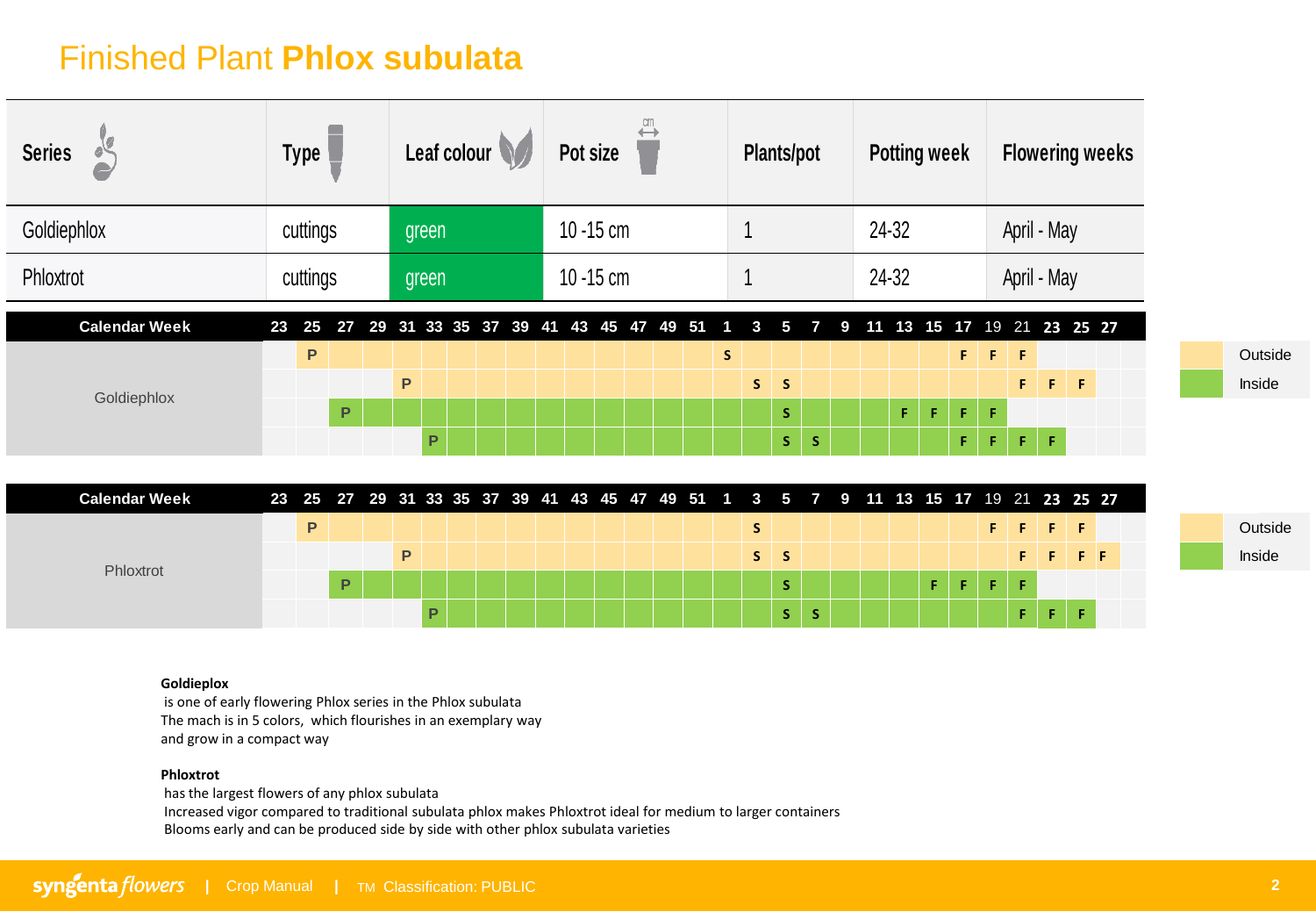# Cultivation Advice

This series prefer to be grown in very porous media with excellent drainage.

During the bulking phase, pinching is recommended during production to promote lateral branching.

Plant a single liner into small containers; it beneficial to plant multiple liners in 15 -17 cm pots

They perform best at light to moderate fertility levels

Best day growing temperature 18–24 °C and night temperature: 13–18 °C

Average daily temperature: 16–21 °C

Gemmation by day length greater than 12 hours,

Bulking: 7–10 weeks depending on pot size and when vernalization is necessary

by 4–10 °C for 7–8 weeks after planting in finish pots,

Flower buds are commonly visible by the end of the cold treatment or shortly after they're exposed to warm growing temperatures.

Goldiephlox and Phoxtrot can be forced into flower using a wide range of temperatures.

Since they bloom so quickly in the spring, many growers prefer to grow them cool; they will flower in approximately three weeks when they are grown at 16 - 20 C.



**Pests**

Aphids - spider mites - stem nematodes and whiteflies



**Diseases**

Botrytis, - colletotrichum - downy mildew – fusarium – phytopthora and rhizoctonia



**Spacing**

Spacing can be done just before grow starts af the winterpeace .



**Irrigation**

Goldiephlox and Phloxtrot can be grown under slightly below average watering regimes; i.e. keep them slightly moist but not wet during production.



#### **PGR Applications**

Generally not required



## **Fertilization & Substrate Light**

Begin fertilization at 80 mg/L N day-neutral when roots become visible. Rates can be increased up to 150 mg/L nitrogen after roots become well developed. Use primarily calcium nitrate + magnesium nitrate fertilizers in propagation to prevent unwanted stretch.





**Tips & Tricks**

Bottom heat temperature**:** 18 C for the first four weeks. After roots are well developed, temperatures can be lowered to 20 °C)to hold and tone the cuttings.